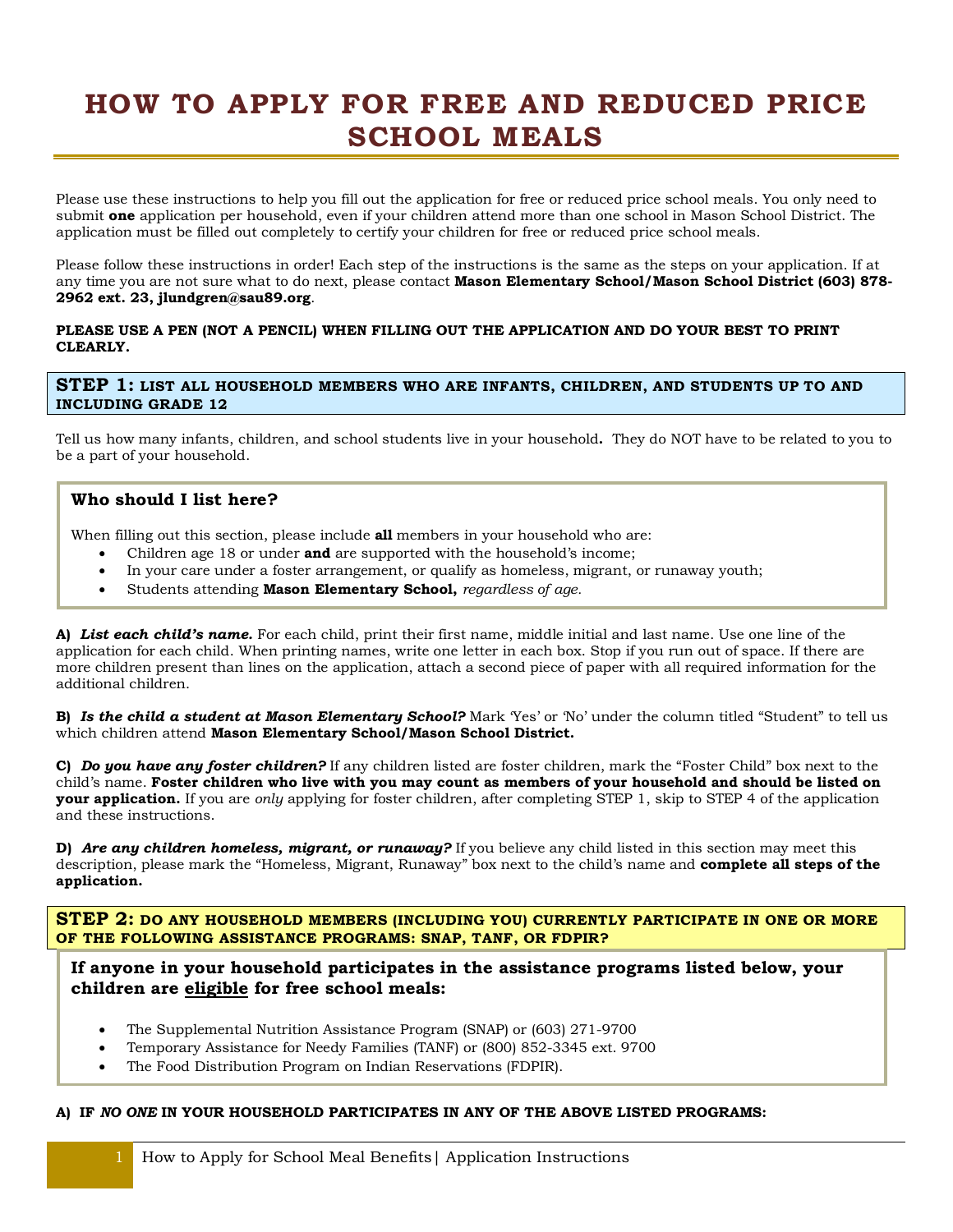- · *Circle 'NO' and skip to STEP 3 on these instructions and STEP 3 on your application.*
- · *Leave STEP 2 blank.*

#### **B) IF** *ANYONE* **IN YOUR HOUSEHOLD PARTICIPATES IN ANY OF THE ABOVE LISTED PROGRAMS:**

- · *Circle 'YES' and provide a NH case number for SNAP, TANF, or FDPIR.* You only need to write **one** case number. If you participate in one of these programs and do not know your case number, contact: **Snap Client Service Center (603) 271-9700. You must provide a case number on your application if you circled "YES".**
- · *Skip to STEP 4.*

#### **STEP 3: REPORT INCOME FOR ALL HOUSEHOLD MEMBERS**

**A) Report all income earned by children.** Refer to the chart titled "Sources of Income for Children" in these instructions and report the combined gross income for **ALL** children listed in Step 1 in your household in the box marked "Total Child Income." Only count foster children's income if you are applying for them together with the rest of your household. It is optional for the household to list foster children living with them as part of the household.

## **What is Child Income?**

Child income is money received from outside your household that is paid **directly** to your children. Many households do not have any child income. Use the chart below to determine if your household has child income to report.

| <b>Sources of Income for Children</b>                                      |                                                                                                                                                                                          |  |  |
|----------------------------------------------------------------------------|------------------------------------------------------------------------------------------------------------------------------------------------------------------------------------------|--|--|
| <b>Sources of Child Income</b>                                             | Example(s)                                                                                                                                                                               |  |  |
| Earnings from work                                                         | A child has a job where they earn a salary or<br>$\bullet$<br>wages.                                                                                                                     |  |  |
| Social Security<br>Disability Payments<br>Survivor's Benefits<br>$\bigcap$ | A child is blind or disabled and receives Social<br>Security benefits.<br>A parent is disabled, retired, or deceased, and their<br>$\bullet$<br>child receives social security benefits. |  |  |
| Income from persons <i>outside</i> the household                           | A friend or extended family member regularly gives<br>a child spending money.                                                                                                            |  |  |
| Income from any other source                                               | A child receives income from a private pension<br>fund, annuity, or trust.                                                                                                               |  |  |

#### **FOR EACH ADULT HOUSEHOLD MEMBER:**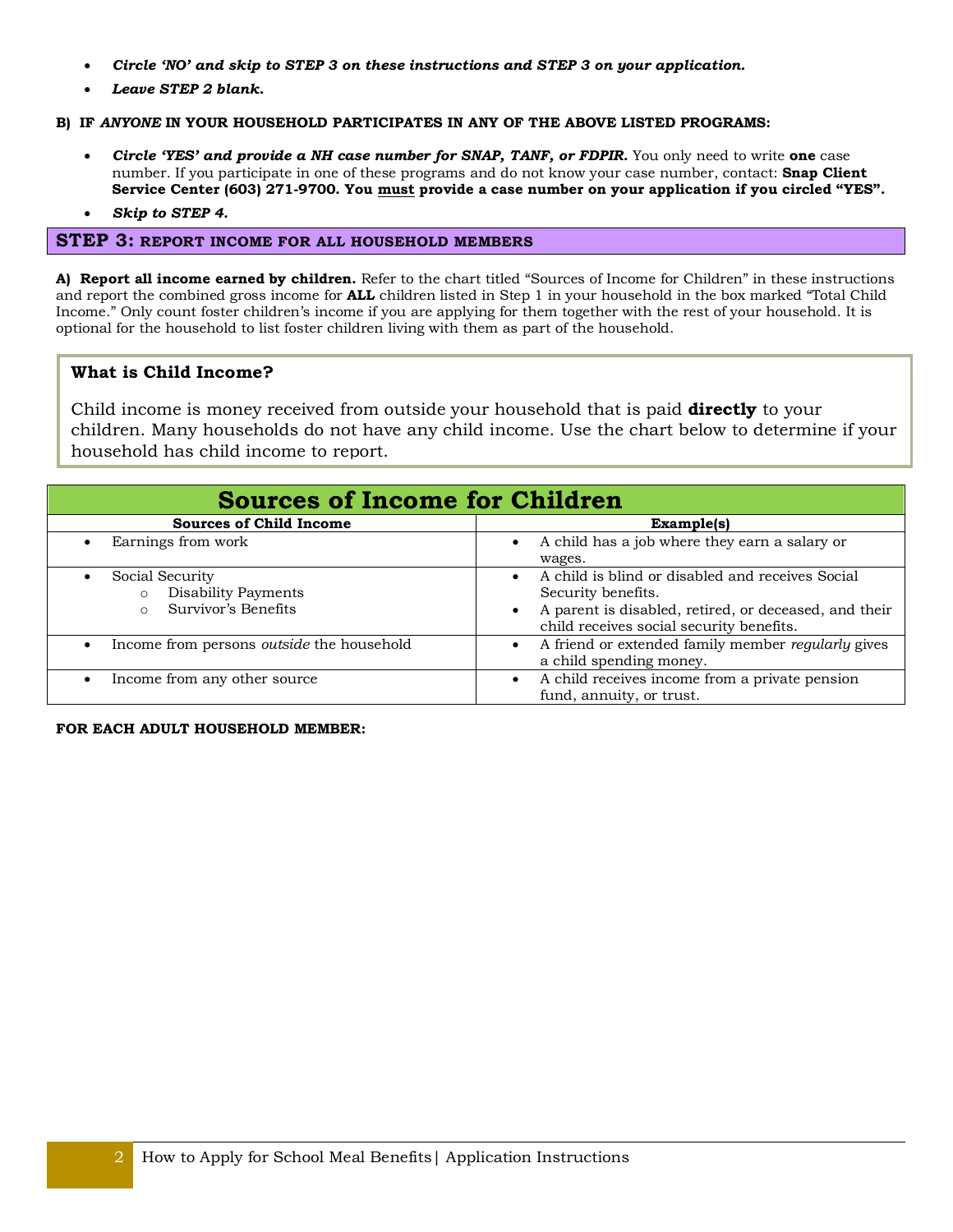# **Who should I list here?**

When filling out this section, please include **all** members in your household who are:

· Living with you and share income and expenses, *even if not related and even if they do not receive income of their own.*

Do **not** include people who:

- · Live with you but are not supported by your household's income **and** do not contribute income to your household.
- Children and students already listed in Step 1

## **How do I fill in the income amount and source?**

#### *FOR EACH TYPE OF INCOME:*

- Use the charts in this section to determine if your household has income to report.
	- · Report all amounts in **gross income** ONLY. Report all income in whole dollars. Do not include cents.
		- o Gross income is the total income received before taxes or deductions.
		- o Many people think of income as the amount they "take home" and not the total, "gross" amount. Make sure that the income you report on this application has NOT been reduced to pay for taxes, insurance premiums, or any other amounts taken from your pay.
- Write a "0" in any fields where there is no income to report. Any income fields left empty or blank will be counted as zeroes. If you write '0' or leave any fields blank, you are certifying (promising) that there is no income to report. If local officials have known or available information that your household income was reported incorrectly, your application will be verified for cause.
- Mark how often each type of income is received using the check boxes to the right of each field.

**B)** *List Adult Household member's name.* Print the name of each household member in the boxes marked "Names of Adult Household Members (First and Last)." **Do not list any household members you listed in STEP 1.** If a child listed in STEP 1 has income, follow the instructions in STEP 3, part A.

**C)** *Report earnings from work.* Refer to the chart titled "Sources of Income for Adults" in these instructions and report all income from work in the "Earnings from Work" field on the application. This is usually the money received from working at jobs. If you are a self-employed business or farm owner, you will report your net income.

## **What if I am self-employed?**

If you are self-employed, report income from that work as a **net** amount. This is calculated by subtracting the total operating expenses of your business from its gross receipts or revenue.

**D)** *Report income from Public Assistance/Child Support/Alimony.* Refer to the chart titled "Sources of Income for Adults" in these instructions and report all income that applies in the "Public Assistance/Child Support/Alimony" field on the application. Do not report the value of any cash value public assistance benefits NOT listed on the chart. If income is received from child support or alimony, only **court-ordered** payments should be reported here. Informal but regular payments should be reported as "other" income in the next part.

**E)** *Report income from Pensions/Retirement/All other income.* Refer to the chart titled "Sources of Income for Adults" in these instructions and report all income that applies in the "Pensions/Retirement/All Other Income" field on the application.

**F)** *Report total household size.* Enter the total number of household members in the field "Total Household Members (Children and Adults)." This number **MUST** be equal to the number of household members listed in STEP 1 and STEP 3. If there are any members of your household that you have not listed on the application, go back and add them. It is very important to list all household members, as the size of your household determines your income cutoff for free and reduced price meals.

**G)** *Provide the last four digits of your Social Security Number.* The household's primary wage earner or another adult household member must enter the last four digits of their Social Security Number in the space provided. **You are eligible to apply for benefits even if you do not have a Social Security Number.** If no adult household members have a Social Security Number, leave this space blank and mark the box to the right labeled "Check if no SS#."

| <b>Sources of Income for Adults</b> |                                                           |                                         |  |
|-------------------------------------|-----------------------------------------------------------|-----------------------------------------|--|
| <b>Earnings from Work</b>           | <b>Public Assistance/Alimony/</b><br><b>Child Support</b> | Pensions/Retirement/All Other<br>Income |  |
| Salary, wages, cash bonuses         | Unemployment benefits                                     | Social Security (including)             |  |
|                                     |                                                           |                                         |  |

3 How to Apply for School Meal Benefits| Application Instructions